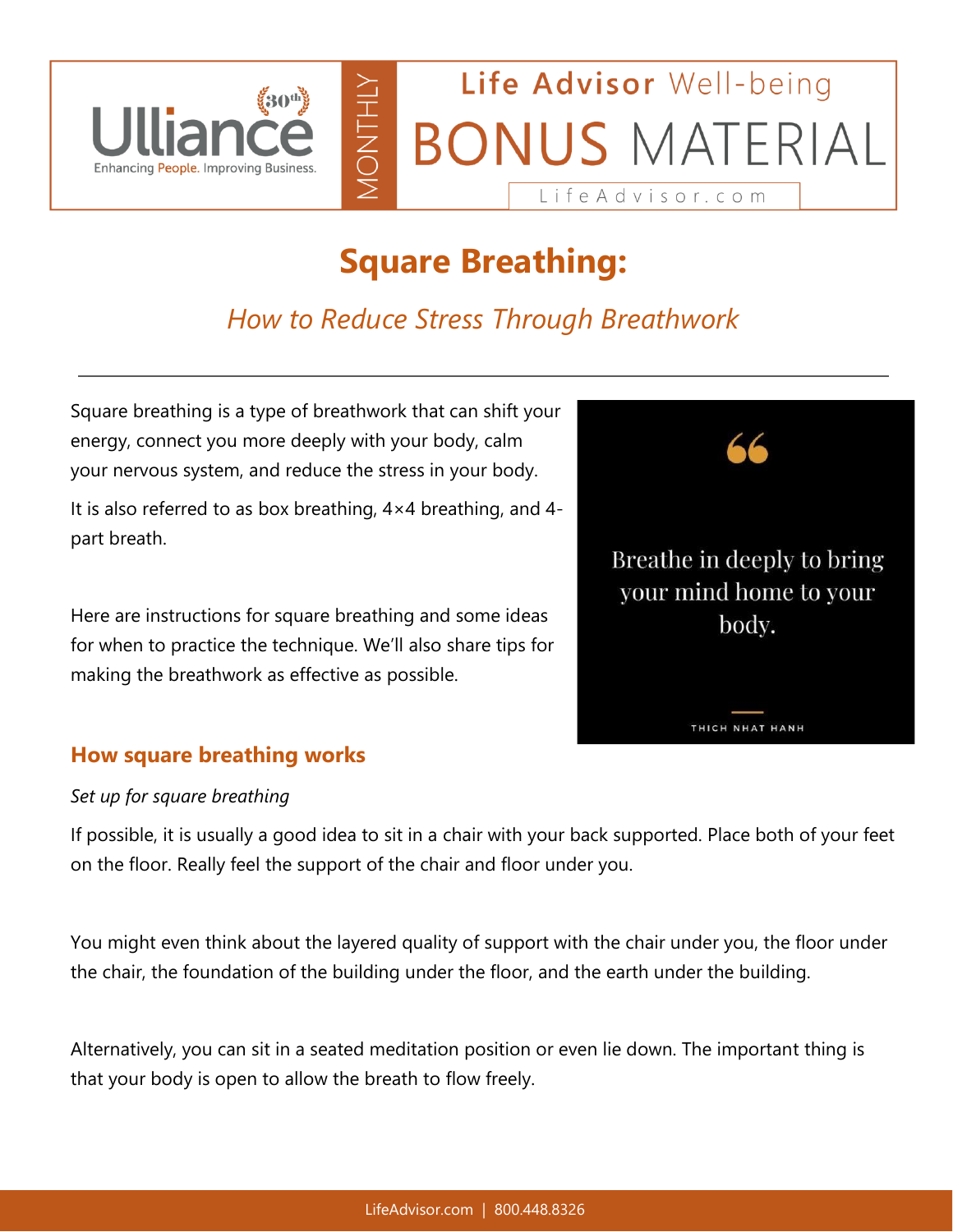

#### **How to do square breathing**

- Begin by slowly exhaling all your air out.
- Then, gently inhale through your nose to a slow count of 4.
- Hold at the top of the breath for a count of 4.
- Then gently exhale through your mouth for a count of 4.
- At the bottom of the breath, pause and hold for the count of 4.
- Setting an intention or image
- You might want to set an intention or invite a neutral or positive image to focus on during your breathing practice. Your intention could be "relaxation," or "healing" -- whatever you find engaging and authentic for you.



If the image of a square works for you, you can imagine your breath and the pauses/holds in between the breath moving around the image of the square.

#### **When to use square breathing**

*Square breathing can be useful in many situations, including:*

- To calm yourself down when faced with stress or feeling overwhelmed
- Before you need to respond to a high stress situation
- When trying to sleep
- To reduce work stress
- To reset your creative juices
- When you need to clear your head
- In a meeting at work
- When setting your intentions for the day
- When making a big decision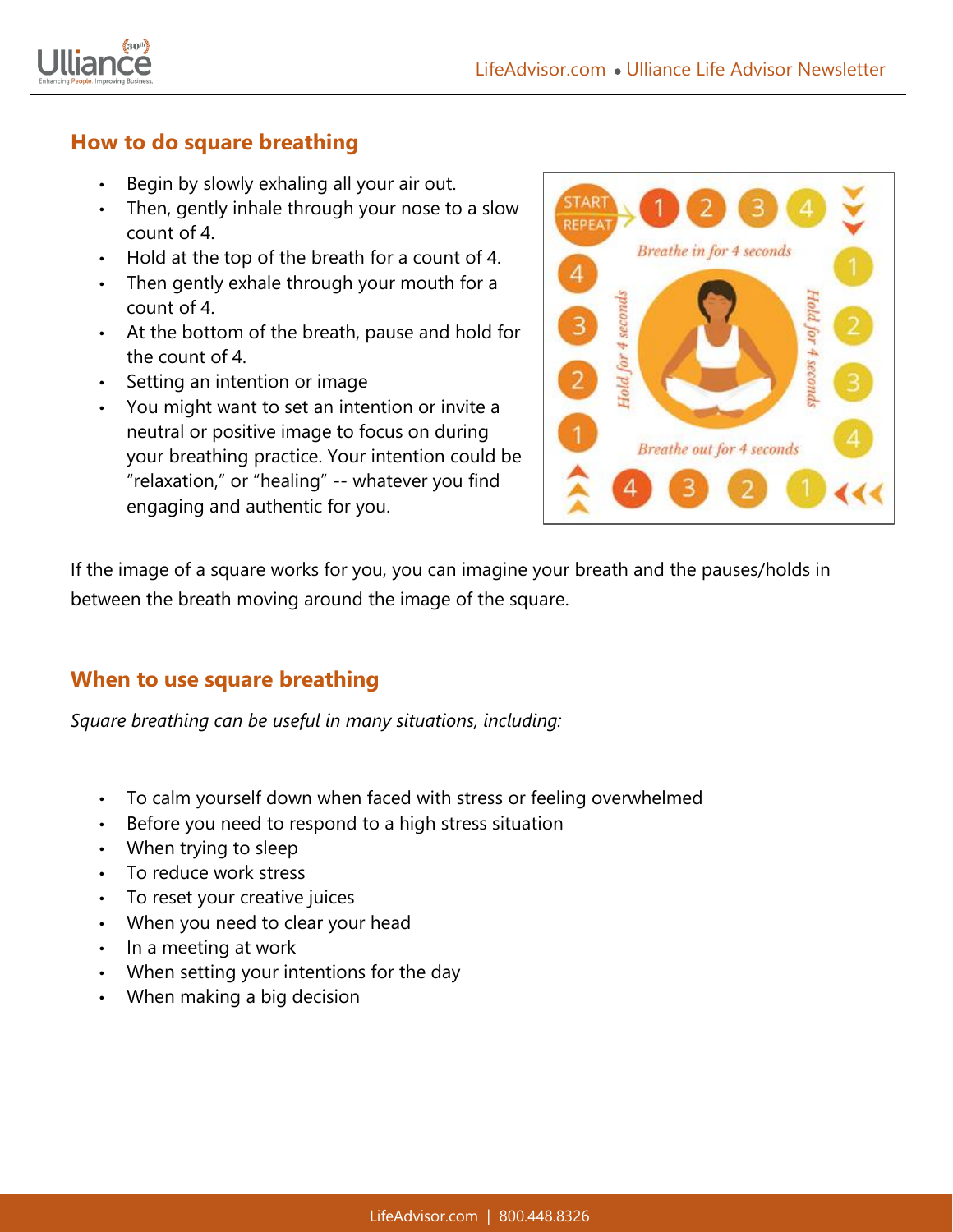

#### **Where to practice square breathing**

One of the great things about engaging in any breathwork practice is that you can do it anywhere.

It doesn't require a yoga mat, meditation pillow, candle, or essential oils! You can practice this on the train, at work in a meeting, or during a stressful moment with a partner.

However, you can also practice square breathing when you are not in a high stress situation. This gives you extra practice to take this exercise to another level.

Set up the environment to be meditative by dimming the lights or lighting a candle. It can be useful to practice this when you are not stressed, so that it is a familiar resource you can call on during moments of higher stress.

#### **Apps to Try**

There are several apps that can help you practice box breathing or other types of paced breathing for stress relief. What's great about these apps is that they can add a visual element to your practice.

If you're a visual learner, you can practice these breathing techniques with the app to the point that you really connect with them, then visualize what you experience in the apps even when you're not using them, like in the shower or while driving. This makes it easier for many people to both learn the techniques and enjoy them more. Here are a few of the top apps for box breathing and other types of paced breathing exercises:

**Box Breathing App:** This one can be downloaded for Apple or Android devices and has nine levels of use that can help you to really get a firm grasp on the practice of box breathing and make it part of your daily routine. The makers of this app also stress that this technique can also help you achieve a flow state which is an additional benefit you'll enjoy besides the stress management referenced earlier.